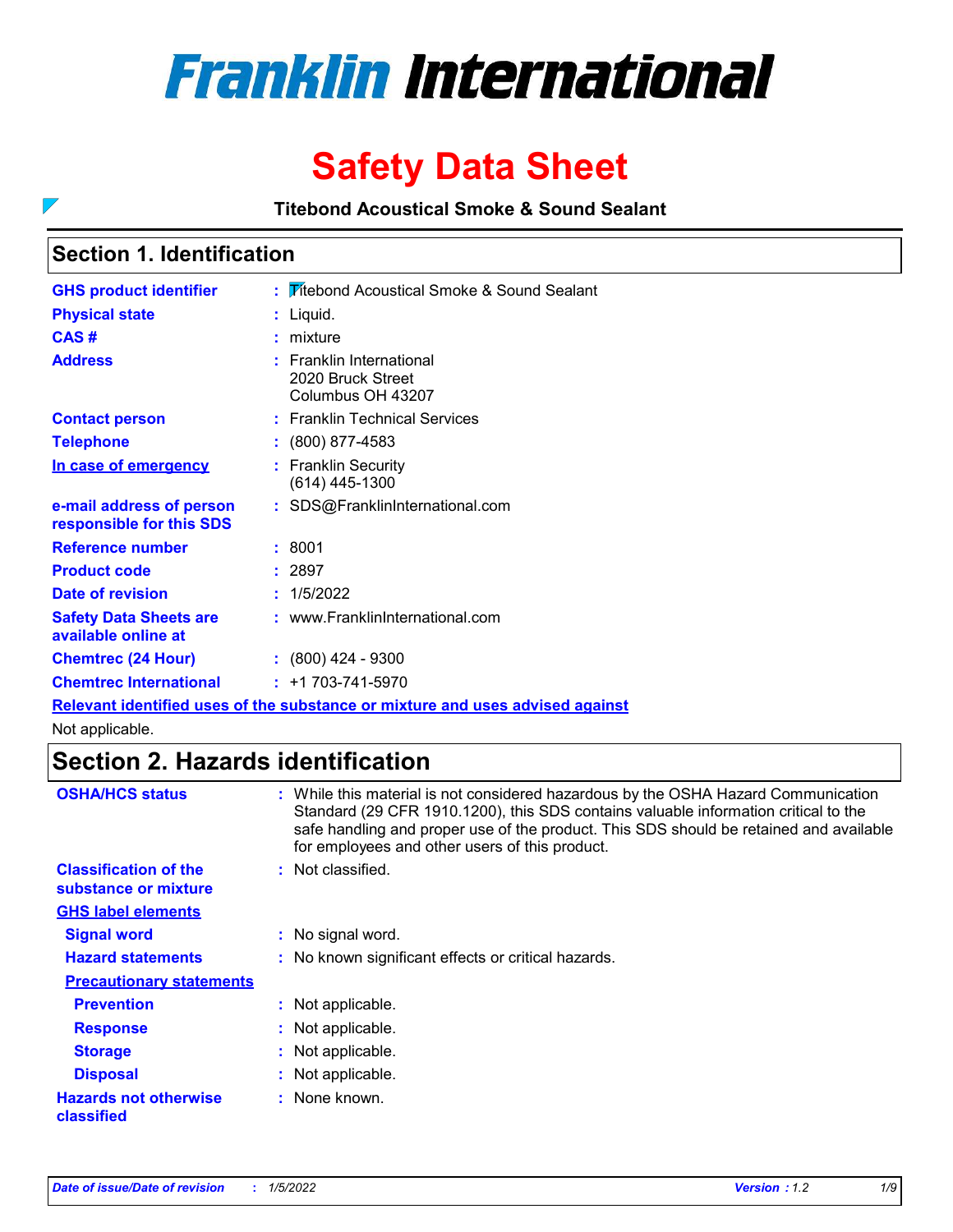# **Section 3. Composition/information on ingredients**

**Substance/mixture :** Mixture

Any concentration shown as a range is to protect confidentiality or is due to batch variation.

**There are no ingredients present which, within the current knowledge of the supplier and in the concentrations applicable, are classified as hazardous to health or the environment and hence require reporting in this section. Occupational exposure limits, if available, are listed in Section 8.**

# **Section 4. First aid measures**

| <b>Description of necessary first aid measures</b>        |                                                                                                                                                                                                                                                                                                                                                |
|-----------------------------------------------------------|------------------------------------------------------------------------------------------------------------------------------------------------------------------------------------------------------------------------------------------------------------------------------------------------------------------------------------------------|
| <b>Eye contact</b>                                        | : Immediately flush eyes with plenty of water, occasionally lifting the upper and lower<br>eyelids. Check for and remove any contact lenses. Get medical attention if irritation<br>occurs.                                                                                                                                                    |
| <b>Inhalation</b>                                         | : Remove victim to fresh air and keep at rest in a position comfortable for breathing. Get<br>medical attention if needed.                                                                                                                                                                                                                     |
| <b>Skin contact</b>                                       | : Flush contaminated skin with plenty of water. Remove contaminated clothing and<br>shoes. Get medical attention if needed.                                                                                                                                                                                                                    |
| <b>Ingestion</b>                                          | : Wash out mouth with water. Remove victim to fresh air and keep at rest in a position<br>comfortable for breathing. If material has been swallowed and the exposed person is<br>conscious, give small quantities of water to drink. Do not induce vomiting unless<br>directed to do so by medical personnel. Get medical attention if needed. |
| <b>Most important symptoms/effects, acute and delayed</b> |                                                                                                                                                                                                                                                                                                                                                |
| <b>Potential acute health effects</b>                     |                                                                                                                                                                                                                                                                                                                                                |
| <b>Eye contact</b>                                        | : This product may irritate eyes upon contact.                                                                                                                                                                                                                                                                                                 |
| <b>Inhalation</b>                                         | : No known significant effects or critical hazards.                                                                                                                                                                                                                                                                                            |
| <b>Skin contact</b>                                       | : No known significant effects or critical hazards.                                                                                                                                                                                                                                                                                            |
| <b>Ingestion</b>                                          | : No known significant effects or critical hazards.                                                                                                                                                                                                                                                                                            |
| <b>Over-exposure signs/symptoms</b>                       |                                                                                                                                                                                                                                                                                                                                                |
| Eye contact                                               | : No specific data.                                                                                                                                                                                                                                                                                                                            |
| <b>Inhalation</b>                                         | : No specific data.                                                                                                                                                                                                                                                                                                                            |
| <b>Skin contact</b>                                       | : No specific data.                                                                                                                                                                                                                                                                                                                            |
| <b>Ingestion</b>                                          | : No specific data.                                                                                                                                                                                                                                                                                                                            |
|                                                           | Indication of immediate medical attention and special treatment needed, if necessary                                                                                                                                                                                                                                                           |
| <b>Notes to physician</b>                                 | : Treat symptomatically. Contact poison treatment specialist immediately if large<br>quantities have been ingested or inhaled.                                                                                                                                                                                                                 |
| <b>Specific treatments</b>                                | : No specific treatment.                                                                                                                                                                                                                                                                                                                       |
| <b>Protection of first-aiders</b>                         | : No action shall be taken involving any personal risk or without suitable training.                                                                                                                                                                                                                                                           |
|                                                           |                                                                                                                                                                                                                                                                                                                                                |

**See toxicological information (Section 11)**

## **Section 5. Fire-fighting measures**

| <b>Extinguishing media</b>                           |                                                                                       |
|------------------------------------------------------|---------------------------------------------------------------------------------------|
| <b>Suitable extinguishing</b><br>media               | : Use an extinguishing agent suitable for the surrounding fire.                       |
| <b>Unsuitable extinguishing</b><br>media             | : None known.                                                                         |
| <b>Specific hazards arising</b><br>from the chemical | : In a fire or if heated, a pressure increase will occur and the container may burst. |
| <b>Hazardous thermal</b><br>decomposition products   | : No specific data.                                                                   |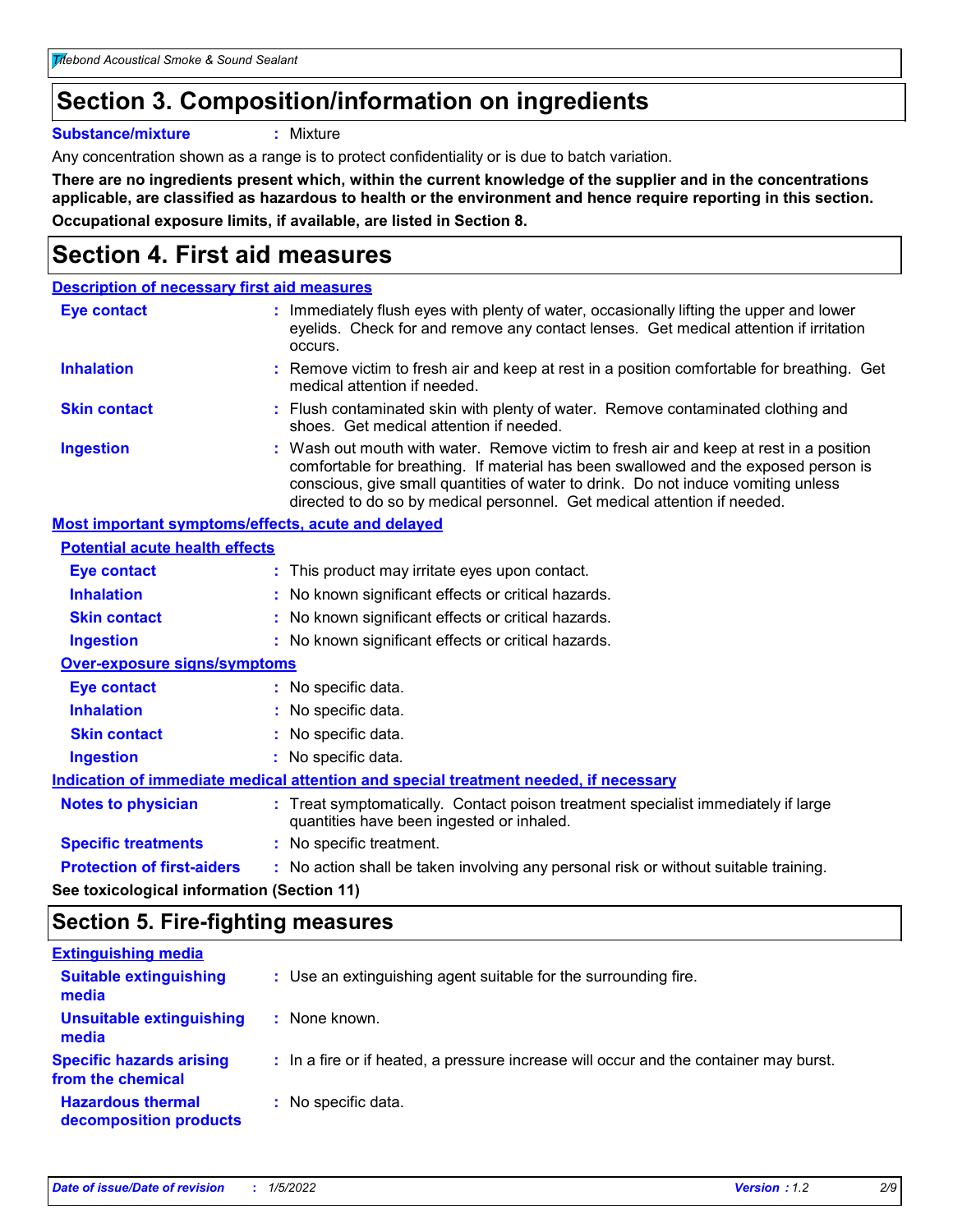# **Section 5. Fire-fighting measures**

| <b>Special protective actions</b><br>for fire-fighters   | : Promptly isolate the scene by removing all persons from the vicinity of the incident if<br>there is a fire. No action shall be taken involving any personal risk or without suitable<br>training. |
|----------------------------------------------------------|-----------------------------------------------------------------------------------------------------------------------------------------------------------------------------------------------------|
| <b>Special protective</b><br>equipment for fire-fighters | : Fire-fighters should wear appropriate protective equipment and self-contained breathing<br>apparatus (SCBA) with a full face-piece operated in positive pressure mode.                            |

# **Section 6. Accidental release measures**

|                                                              |    | <b>Personal precautions, protective equipment and emergency procedures</b>                                                                                                                                                                                                                                                                                                                                                                                                                                                                                                                 |
|--------------------------------------------------------------|----|--------------------------------------------------------------------------------------------------------------------------------------------------------------------------------------------------------------------------------------------------------------------------------------------------------------------------------------------------------------------------------------------------------------------------------------------------------------------------------------------------------------------------------------------------------------------------------------------|
| <b>For non-emergency</b><br>personnel                        |    | : No action shall be taken involving any personal risk or without suitable training.<br>Evacuate surrounding areas. Keep unnecessary and unprotected personnel from<br>entering. Do not touch or walk through spilled material. Put on appropriate personal<br>protective equipment.                                                                                                                                                                                                                                                                                                       |
| For emergency responders                                     | ÷. | If specialized clothing is required to deal with the spillage, take note of any information in<br>Section 8 on suitable and unsuitable materials. See also the information in "For non-<br>emergency personnel".                                                                                                                                                                                                                                                                                                                                                                           |
| <b>Environmental precautions</b>                             |    | : Avoid dispersal of spilled material and runoff and contact with soil, waterways, drains<br>and sewers. Inform the relevant authorities if the product has caused environmental<br>pollution (sewers, waterways, soil or air).                                                                                                                                                                                                                                                                                                                                                            |
| <b>Methods and materials for containment and cleaning up</b> |    |                                                                                                                                                                                                                                                                                                                                                                                                                                                                                                                                                                                            |
| <b>Small spill</b>                                           |    | : Stop leak if without risk. Move containers from spill area. Dilute with water and mop up<br>if water-soluble. Alternatively, or if water-insoluble, absorb with an inert dry material and<br>place in an appropriate waste disposal container. Dispose of via a licensed waste<br>disposal contractor.                                                                                                                                                                                                                                                                                   |
| <b>Large spill</b>                                           |    | : Stop leak if without risk. Move containers from spill area. Prevent entry into sewers,<br>water courses, basements or confined areas. Wash spillages into an effluent treatment<br>plant or proceed as follows. Contain and collect spillage with non-combustible,<br>absorbent material e.g. sand, earth, vermiculite or diatomaceous earth and place in<br>container for disposal according to local regulations (see Section 13). Dispose of via a<br>licensed waste disposal contractor. Note: see Section 1 for emergency contact<br>information and Section 13 for waste disposal. |
|                                                              |    |                                                                                                                                                                                                                                                                                                                                                                                                                                                                                                                                                                                            |

## **Section 7. Handling and storage**

### **Precautions for safe handling**

| <b>Protective measures</b>                                                | : Put on appropriate personal protective equipment (see Section 8).                                                                                                                                                                                                                                                                                                                                                                                                                                                                                                                                                                                                           |
|---------------------------------------------------------------------------|-------------------------------------------------------------------------------------------------------------------------------------------------------------------------------------------------------------------------------------------------------------------------------------------------------------------------------------------------------------------------------------------------------------------------------------------------------------------------------------------------------------------------------------------------------------------------------------------------------------------------------------------------------------------------------|
| <b>Advice on general</b><br>occupational hygiene                          | Eating, drinking and smoking should be prohibited in areas where this material is<br>handled, stored and processed. Workers should wash hands and face before eating,<br>drinking and smoking. Remove contaminated clothing and protective equipment before<br>entering eating areas. See also Section 8 for additional information on hygiene<br>measures.                                                                                                                                                                                                                                                                                                                   |
| <b>Conditions for safe storage,</b><br>including any<br>incompatibilities | Store between the following temperatures: 5 to $38^{\circ}$ C (41 to 100.4 $^{\circ}$ F). Store in<br>accordance with local regulations. Store in original container protected from direct<br>sunlight in a dry, cool and well-ventilated area, away from incompatible materials (see<br>Section 10) and food and drink. Keep container tightly closed and sealed until ready for<br>use. Containers that have been opened must be carefully resealed and kept upright to<br>prevent leakage. Do not store in unlabeled containers. Use appropriate containment to<br>avoid environmental contamination. See Section 10 for incompatible materials before<br>handling or use. |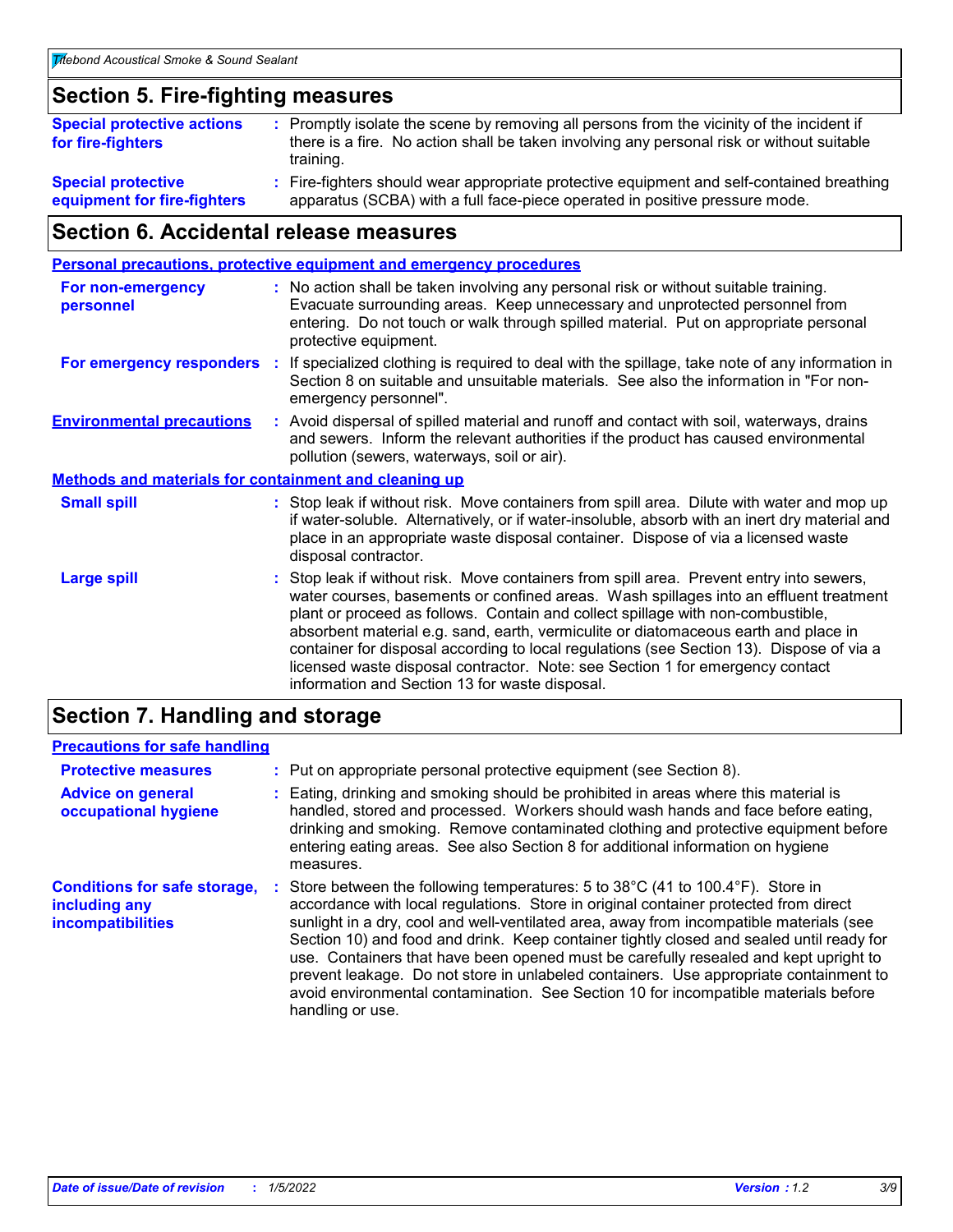# **Section 8. Exposure controls/personal protection**

#### **Control parameters**

| <b>Occupational exposure limits</b>               |    |                                                                                                                                                                                                                                                                                                                                                                                                   |
|---------------------------------------------------|----|---------------------------------------------------------------------------------------------------------------------------------------------------------------------------------------------------------------------------------------------------------------------------------------------------------------------------------------------------------------------------------------------------|
| None.                                             |    |                                                                                                                                                                                                                                                                                                                                                                                                   |
| <b>Appropriate engineering</b><br><b>controls</b> |    | : Good general ventilation should be sufficient to control worker exposure to airborne<br>contaminants.                                                                                                                                                                                                                                                                                           |
| <b>Environmental exposure</b><br>controls         |    | : Emissions from ventilation or work process equipment should be checked to ensure<br>they comply with the requirements of environmental protection legislation. In some<br>cases, fume scrubbers, filters or engineering modifications to the process equipment<br>will be necessary to reduce emissions to acceptable levels.                                                                   |
| <b>Individual protection measures</b>             |    |                                                                                                                                                                                                                                                                                                                                                                                                   |
| <b>Hygiene measures</b>                           |    | : Wash hands, forearms and face thoroughly after handling chemical products, before<br>eating, smoking and using the lavatory and at the end of the working period.<br>Appropriate techniques should be used to remove potentially contaminated clothing.<br>Wash contaminated clothing before reusing. Ensure that eyewash stations and safety<br>showers are close to the workstation location. |
| <b>Eye/face protection</b>                        |    | : Safety eyewear complying with an approved standard should be used when a risk<br>assessment indicates this is necessary to avoid exposure to liquid splashes, mists,<br>gases or dusts. If contact is possible, the following protection should be worn, unless<br>the assessment indicates a higher degree of protection: safety glasses with side-<br>shields.                                |
| <b>Skin protection</b>                            |    |                                                                                                                                                                                                                                                                                                                                                                                                   |
| <b>Hand protection</b>                            |    | : Chemical-resistant, impervious gloves complying with an approved standard should be<br>worn at all times when handling chemical products if a risk assessment indicates this is<br>necessary.                                                                                                                                                                                                   |
| <b>Body protection</b>                            |    | : Personal protective equipment for the body should be selected based on the task being<br>performed and the risks involved and should be approved by a specialist before<br>handling this product.                                                                                                                                                                                               |
| <b>Other skin protection</b>                      |    | : Appropriate footwear and any additional skin protection measures should be selected<br>based on the task being performed and the risks involved and should be approved by a<br>specialist before handling this product.                                                                                                                                                                         |
| <b>Respiratory protection</b>                     | ÷. | Based on the hazard and potential for exposure, select a respirator that meets the<br>appropriate standard or certification. Respirators must be used according to a<br>respiratory protection program to ensure proper fitting, training, and other important<br>aspects of use.                                                                                                                 |

# **Section 9. Physical and chemical properties**

| <b>Appearance</b>                                                       |                                               |
|-------------------------------------------------------------------------|-----------------------------------------------|
| <b>Physical state</b>                                                   | : Liquid. [Paste.]                            |
| <b>Color</b>                                                            | : White.                                      |
| Odor                                                                    | : Characteristic.                             |
| <b>Odor threshold</b>                                                   | : Not available.                              |
| рH                                                                      | : 7 to 8                                      |
| <b>Melting point</b>                                                    | : Not available.                              |
| <b>Boiling point</b>                                                    | : $100^{\circ}$ C (212 $^{\circ}$ F)          |
| <b>Flash point</b>                                                      | : Closed cup: >93.333°C (>200°F) [Setaflash.] |
| <b>Evaporation rate</b>                                                 | $:$ >1 (butyl acetate = 1)                    |
| <b>Flammability (solid, gas)</b>                                        | : Not available.                              |
| <b>Lower and upper explosive : Not available.</b><br>(flammable) limits |                                               |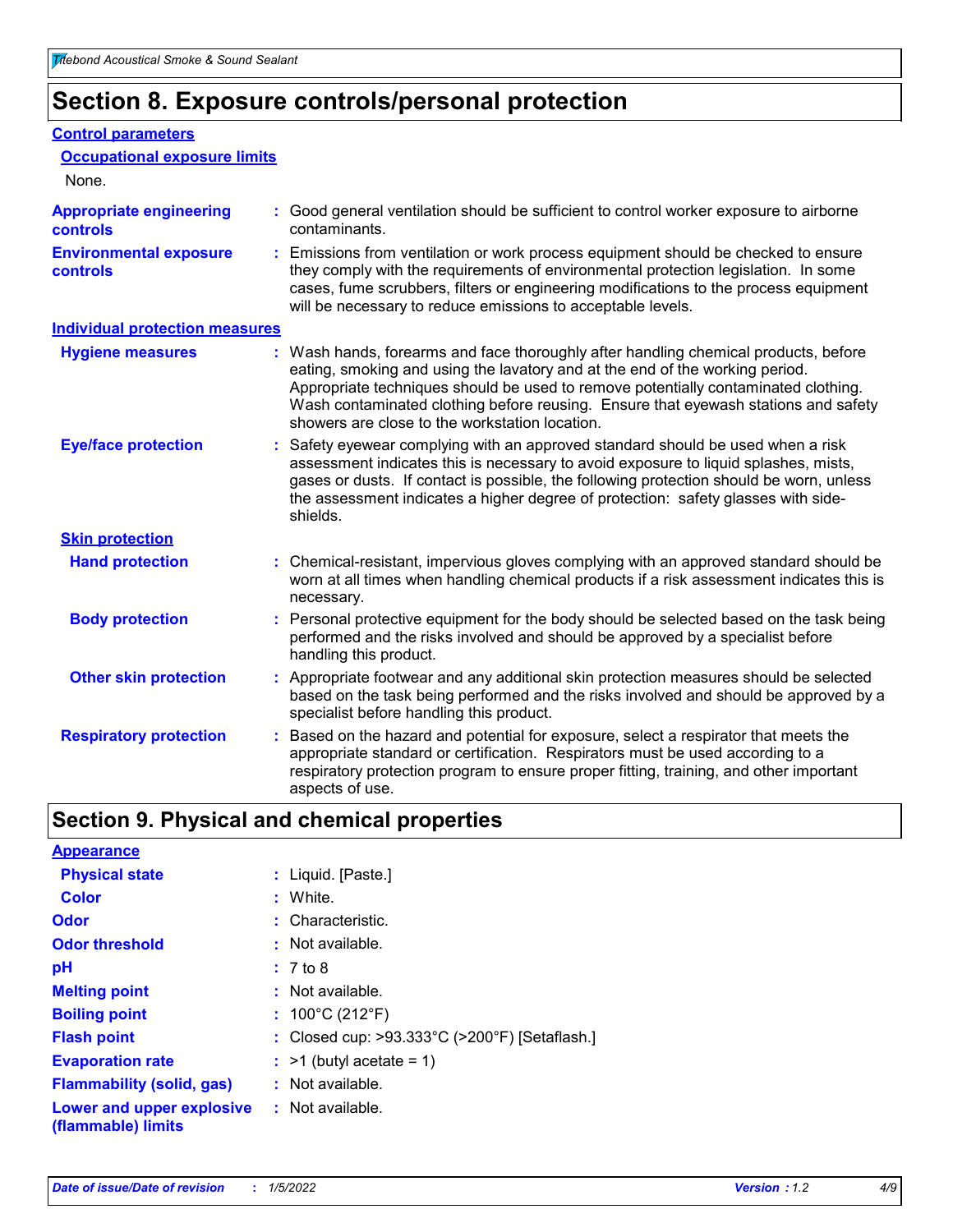# **Section 9. Physical and chemical properties**

| <b>VOC (less water, less</b><br>exempt solvents)  | : $45.75$ g/l      |
|---------------------------------------------------|--------------------|
| <b>Volatility</b>                                 | $: 19.45\%$ (w/w)  |
| <b>Vapor density</b>                              | $:$ Not available. |
| <b>Relative density</b>                           | : 1.56135          |
| <b>Solubility</b>                                 | : Not available.   |
| <b>Solubility in water</b>                        | : Not available.   |
| <b>Partition coefficient: n-</b><br>octanol/water | : Not available.   |
| <b>Auto-ignition temperature</b>                  | : Not available.   |
| <b>Decomposition temperature</b>                  | : Not available.   |
| <b>Viscosity</b>                                  | : Not available.   |

# **Section 10. Stability and reactivity**

| <b>Reactivity</b>                            |   | : No specific test data related to reactivity available for this product or its ingredients.            |
|----------------------------------------------|---|---------------------------------------------------------------------------------------------------------|
| <b>Chemical stability</b>                    |   | : The product is stable.                                                                                |
| <b>Possibility of hazardous</b><br>reactions |   | : Under normal conditions of storage and use, hazardous reactions will not occur.                       |
| <b>Conditions to avoid</b>                   | ÷ | No specific data.                                                                                       |
| <b>Incompatible materials</b>                |   | No specific data.                                                                                       |
| <b>Hazardous decomposition</b><br>products   |   | Under normal conditions of storage and use, hazardous decomposition products should<br>not be produced. |

# **Section 11. Toxicological information**

#### **Information on toxicological effects**

#### **Acute toxicity**

Not available.

#### **Irritation/Corrosion**

Not available.

### **Conclusion/Summary**

- 
- **Sensitization**

Not available.

**Mutagenicity** Not available.

**Carcinogenicity** Not available.

**Reproductive toxicity** Not available.

**Teratogenicity** Not available.

- **Skin Example 3 :** Prolonged or repeated contact can defat the skin and lead to irritation, cracking and/or dermatitis.
- **Eyes :** This product may irritate eyes upon contact.
- **Respiratory :** Inhalation of oil mist or vapors at elevated temperatures may cause respiratory irritation.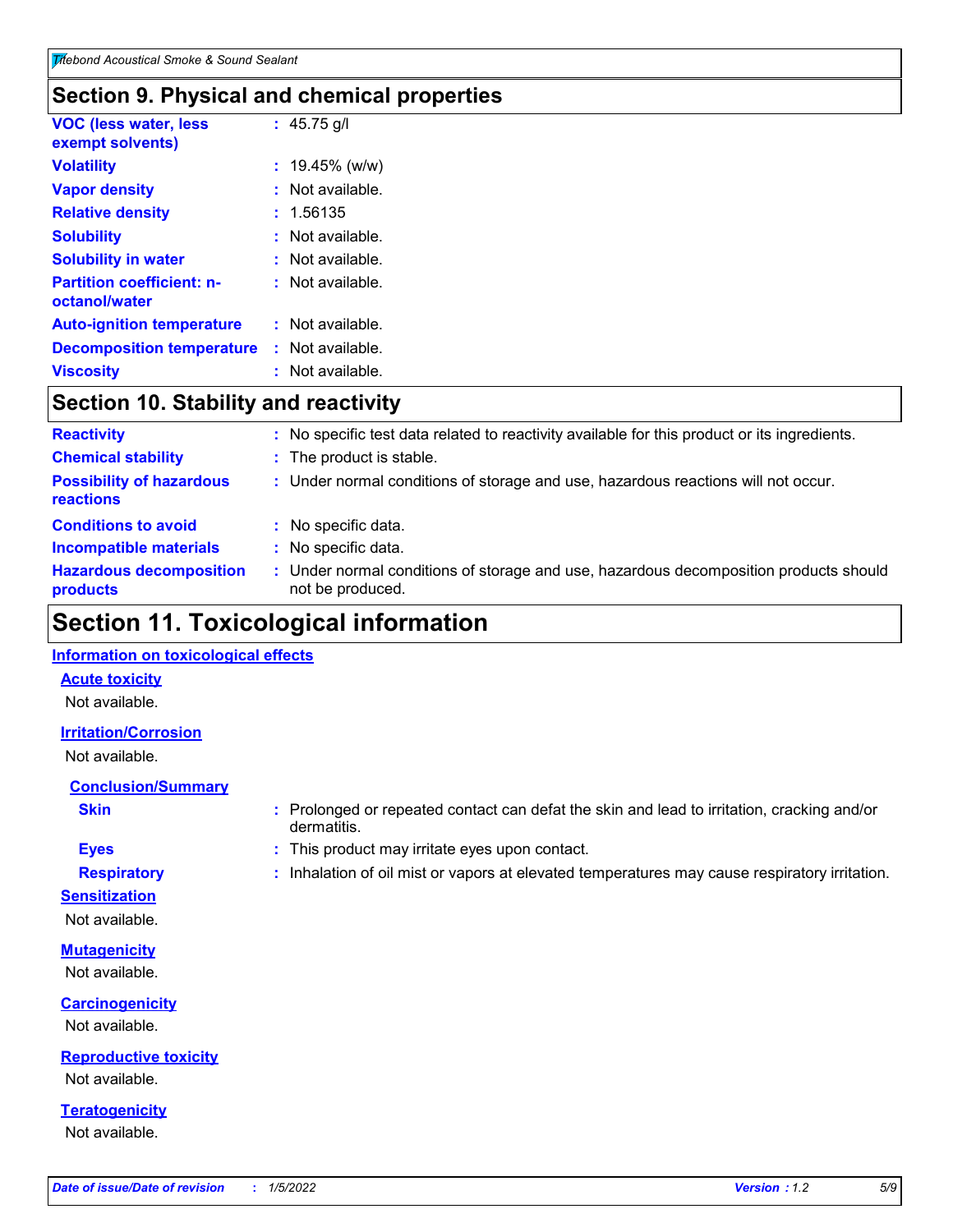# **Section 11. Toxicological information**

| <b>Specific target organ toxicity (single exposure)</b><br>Not available.   |                                                                                              |
|-----------------------------------------------------------------------------|----------------------------------------------------------------------------------------------|
| <b>Specific target organ toxicity (repeated exposure)</b><br>Not available. |                                                                                              |
| <b>Aspiration hazard</b><br>Not available.                                  |                                                                                              |
| <b>Information on the likely</b><br>routes of exposure                      | : Routes of entry anticipated: Oral, Inhalation.<br>Routes of entry not anticipated: Dermal. |
| <b>Potential acute health effects</b>                                       |                                                                                              |
| <b>Eye contact</b>                                                          | : This product may irritate eyes upon contact.                                               |
| <b>Inhalation</b>                                                           | : No known significant effects or critical hazards.                                          |
| <b>Skin contact</b>                                                         | : No known significant effects or critical hazards.                                          |
| <b>Ingestion</b>                                                            | : No known significant effects or critical hazards.                                          |
|                                                                             | Symptoms related to the physical, chemical and toxicological characteristics                 |
| <b>Eye contact</b>                                                          | : No specific data.                                                                          |
| <b>Inhalation</b>                                                           | : No specific data.                                                                          |
| <b>Skin contact</b>                                                         | No specific data.                                                                            |
| <b>Ingestion</b>                                                            | : No specific data.                                                                          |
|                                                                             | Delayed and immediate effects and also chronic effects from short and long term exposure     |
| <b>Short term exposure</b>                                                  |                                                                                              |
| <b>Potential immediate</b><br>effects                                       | : Not available.                                                                             |
| <b>Potential delayed effects</b>                                            | : Not available.                                                                             |
| <b>Long term exposure</b>                                                   |                                                                                              |
| <b>Potential immediate</b><br>effects                                       | : Not available.                                                                             |
| <b>Potential delayed effects</b>                                            | : Not available.                                                                             |
| <b>Potential chronic health effects</b>                                     |                                                                                              |
| Not available.                                                              |                                                                                              |
| General                                                                     | : No known significant effects or critical hazards.                                          |
| <b>Carcinogenicity</b>                                                      | No known significant effects or critical hazards.                                            |
| <b>Mutagenicity</b>                                                         | No known significant effects or critical hazards.                                            |
| <b>Teratogenicity</b>                                                       | No known significant effects or critical hazards.                                            |
| <b>Developmental effects</b>                                                | No known significant effects or critical hazards.                                            |
| <b>Fertility effects</b>                                                    | No known significant effects or critical hazards.                                            |
| <b>Numerical measures of toxicity</b>                                       |                                                                                              |
| <b>Acute toxicity estimates</b>                                             |                                                                                              |
| Not available.                                                              |                                                                                              |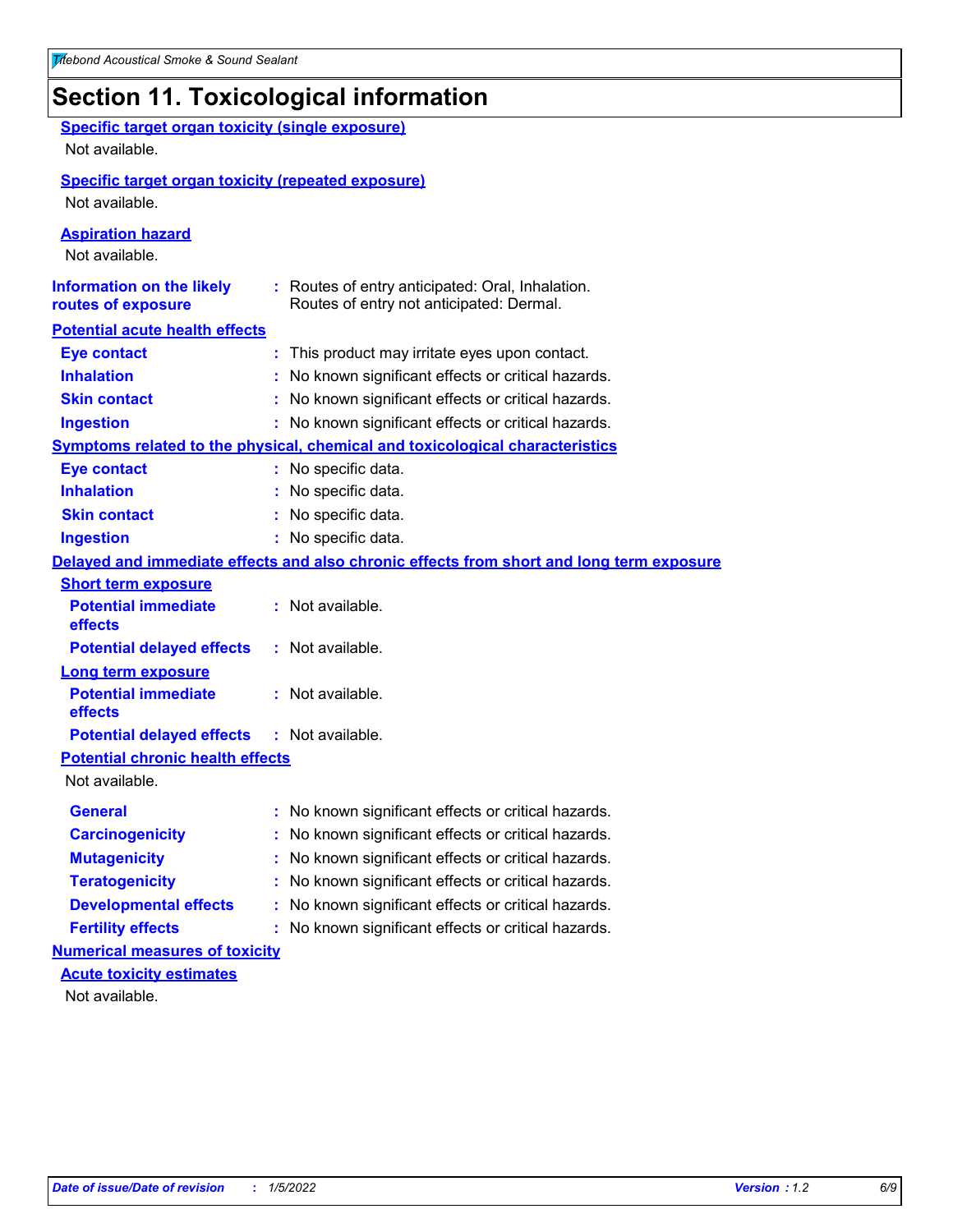# **Section 12. Ecological information**

#### **Toxicity**

Not available.

#### **Persistence and degradability**

**Bioaccumulative potential** Not available. Not available.

| <b>Mobility in soil</b>                                 |                                                     |
|---------------------------------------------------------|-----------------------------------------------------|
| <b>Soil/water partition</b><br><b>coefficient (Koc)</b> | : Not available.                                    |
| <b>Other adverse effects</b>                            | : No known significant effects or critical hazards. |

# **Section 13. Disposal considerations**

The generation of waste should be avoided or minimized wherever possible. Disposal of this product, solutions and any by-products should at all times comply with the requirements of environmental protection and waste disposal legislation and any regional local authority requirements. Dispose of surplus and non-recyclable products via a licensed waste disposal contractor. Waste should not be disposed of untreated to the sewer unless fully compliant with the requirements of all authorities with jurisdiction. Waste packaging should be recycled. Incineration or landfill should only be considered when recycling is not feasible. This material and its container must be disposed of in a safe way. Empty containers or liners may retain some product residues. Avoid dispersal of spilled material and runoff and contact with soil, waterways, drains and sewers. **Disposal methods :**

# **Section 14. Transport information**

|                                      | <b>DOT</b><br><b>Classification</b> | <b>TDG</b><br><b>Classification</b> | <b>Mexico</b><br><b>Classification</b> | <b>ADR/RID</b>               | <b>IMDG</b>              | <b>IATA</b>    |
|--------------------------------------|-------------------------------------|-------------------------------------|----------------------------------------|------------------------------|--------------------------|----------------|
| <b>UN number</b>                     | Not regulated.                      | Not regulated.                      | Not regulated.                         | Not regulated.               | Not regulated.           | Not regulated. |
| <b>UN proper</b><br>shipping name    |                                     |                                     |                                        |                              |                          |                |
| <b>Transport</b><br>hazard class(es) | $\overline{\phantom{0}}$            | $\overline{\phantom{0}}$            | $\overline{\phantom{0}}$               | $\qquad \qquad \blacksquare$ | $\overline{\phantom{0}}$ | $\blacksquare$ |
| <b>Packing group</b>                 | -                                   |                                     |                                        |                              |                          |                |
| <b>Environmental</b><br>hazards      | No.                                 | No.                                 | No.                                    | No.                          | No.                      | No.            |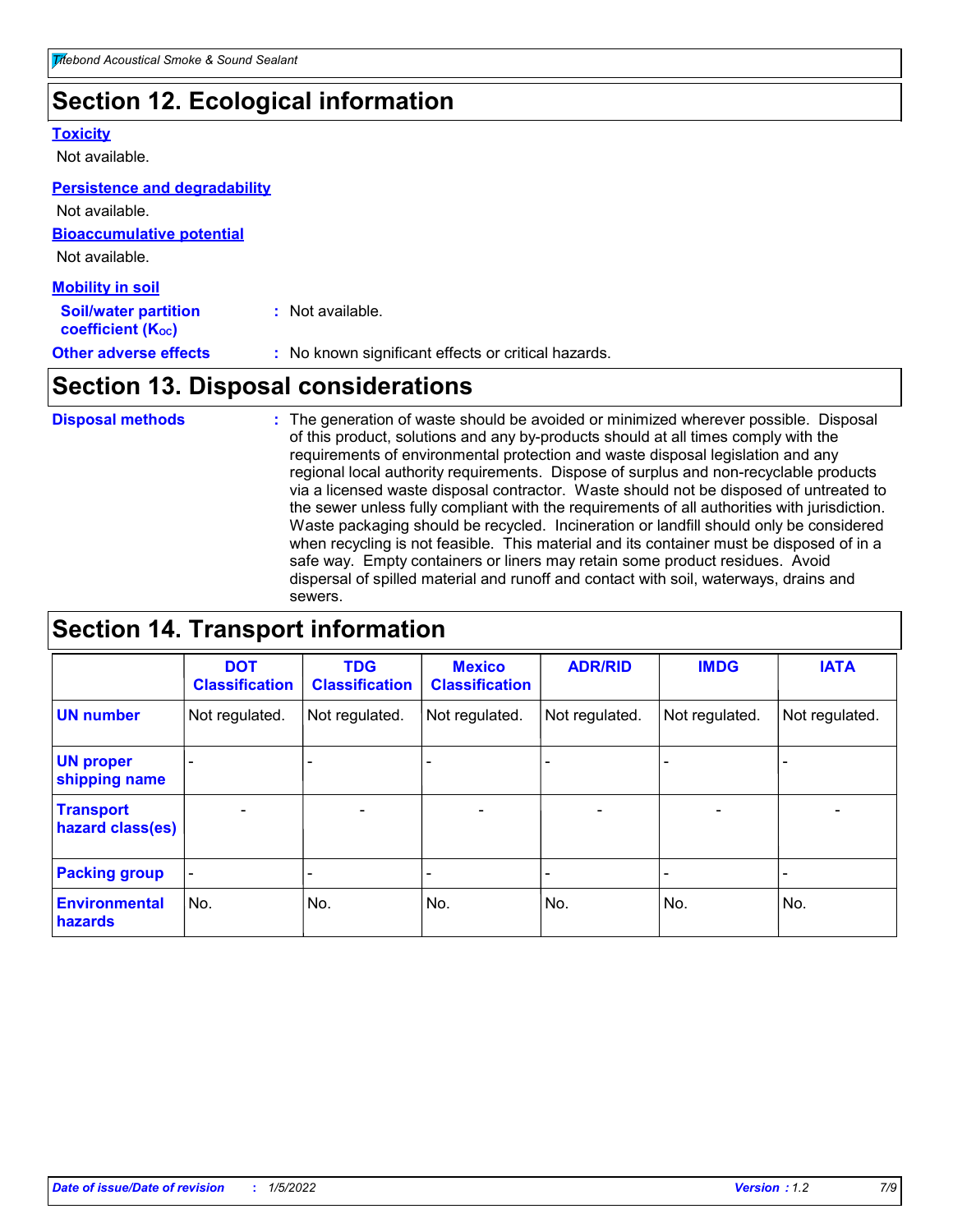# **Section 15. Regulatory information**

#### **U.S. Federal regulations**

#### **SARA 302/304**

#### **Composition/information on ingredients**

No products were found.

| SARA 304 RQ | Not applicable. |
|-------------|-----------------|
|-------------|-----------------|

#### **SARA 311/312**

**Classification :** Not applicable.

#### **Composition/information on ingredients**

No products were found.

| <b>State regulations</b> |  |  |
|--------------------------|--|--|
|--------------------------|--|--|

| <b>Massachusetts</b>       | : None of the components are listed. |
|----------------------------|--------------------------------------|
| <b>New York</b>            | : None of the components are listed. |
| <b>New Jersey</b>          | : None of the components are listed. |
| <b>Pennsylvania</b>        | : None of the components are listed. |
| <b>California Prop. 65</b> |                                      |

This product does not require a Safe Harbor warning under California Prop. 65.

#### **International regulations**

|             |  |  | <b>Chemical Weapon Convention List Schedules I, II &amp; III Chemicals</b> |  |
|-------------|--|--|----------------------------------------------------------------------------|--|
| Not listed. |  |  |                                                                            |  |

#### **Montreal Protocol**

Not listed.

**Stockholm Convention on Persistent Organic Pollutants** Not listed.

#### **UNECE Aarhus Protocol on POPs and Heavy Metals**

Not listed.

#### **Inventory list**

**China :** Not determined. **United States TSCA 8(b) inventory :** All components are active or exempted.

# **Section 16. Other information**

**Hazardous Material Information System (U.S.A.)**



**Caution: HMIS® ratings are based on a 0-4 rating scale, with 0 representing minimal hazards or risks, and 4 representing significant hazards or risks. Although HMIS® ratings and the associated label are not required on SDSs or products leaving a facility under 29 CFR 1910.1200, the preparer may choose to provide them. HMIS® ratings are to be used with a fully implemented HMIS® program. HMIS® is a registered trademark and service mark of the American Coatings Association, Inc.**